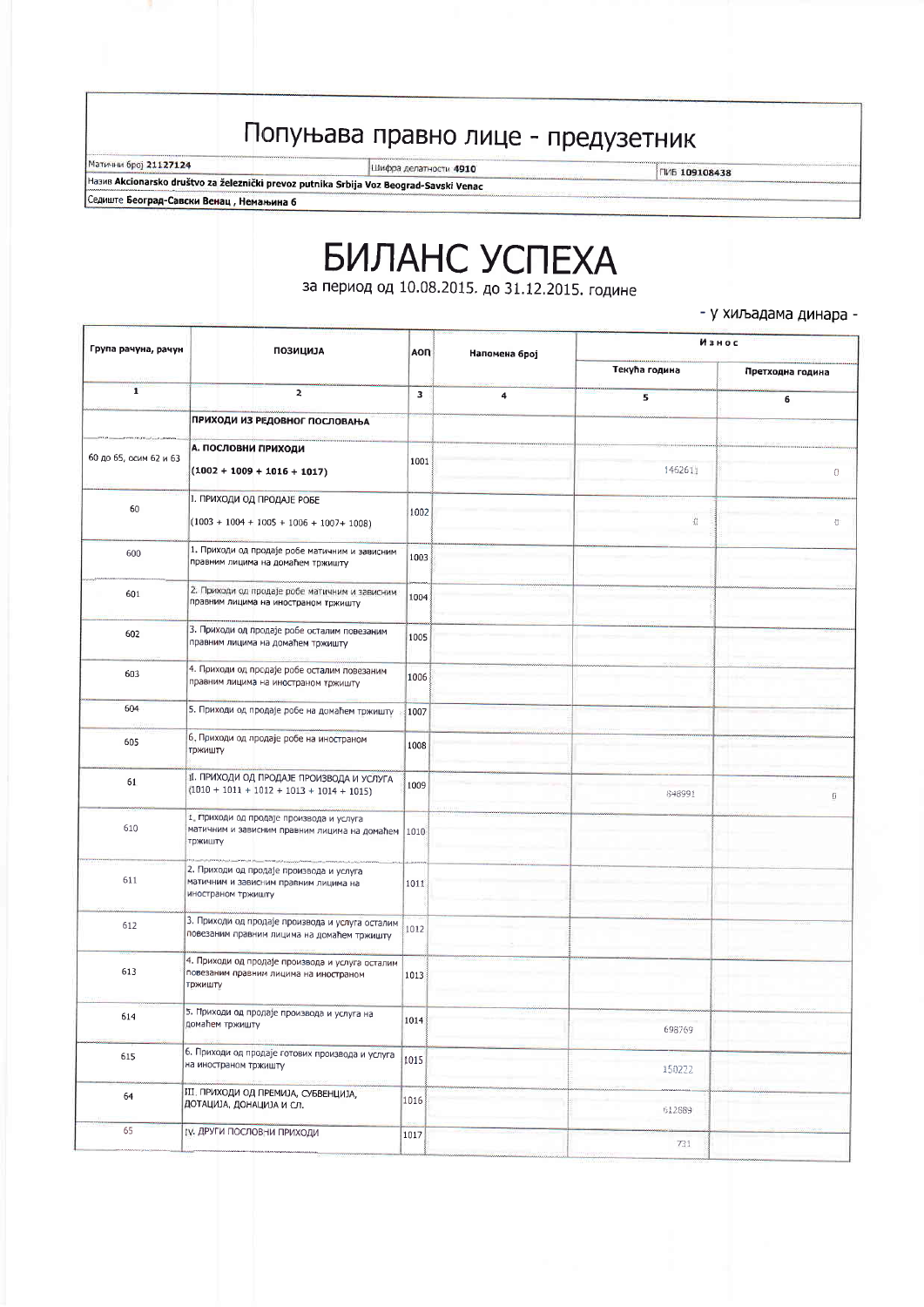| Група рачуна, рачун     | <b>ПОЗИЦИЈА</b>                                                                                                                  | АОП  | Напомена број           | Износ         |                  |  |
|-------------------------|----------------------------------------------------------------------------------------------------------------------------------|------|-------------------------|---------------|------------------|--|
|                         |                                                                                                                                  |      |                         | Текућа година | Претходна година |  |
| $\mathbf{I}$            | $\overline{2}$                                                                                                                   | 3    | $\overline{\mathbf{4}}$ | 5             | 6                |  |
|                         | РАСХОДИ ИЗ РЕДОВНОГ ПОСЛОВАЊА                                                                                                    |      |                         |               |                  |  |
|                         | Б. ПОСЛОВНИ РАСХОДИ                                                                                                              |      |                         | 2167850       |                  |  |
| 50 до 55, 62 и 63       | $(1019 - 1020 - 1021 + 1022 + 1023 + 1024 +$<br>$1025 + 1026 + 1027 + 1028 + 1029$ ≥ 0                                           | 1018 |                         |               |                  |  |
| 50                      | І. НАБАВНА ВРЕДНОСТ ПРОДАТЕ РОБЕ                                                                                                 | 1019 |                         | O.            |                  |  |
| 62                      | II. ПРИХОДИ ОД АКТИВИРАЊА УЧИНАКА И РОБЕ                                                                                         | 1020 |                         | 4111          |                  |  |
| 630                     | III. ПОВЕЋАЊЕ ВРЕДНОСТИ ЗАЛИХА<br>НЕДОВРШЕНИХ И ГОТОВИХ ПРОИЗВОДА И<br>НЕДОВРШЕНИХ УСЛУГА                                        | 1021 |                         | $\alpha$      |                  |  |
| 631                     | IV. СМАЊЕЊЕ ВРЕДНОСТИ ЗАЛИХА<br>НЕДОВРШЕНИХ И ГОТОВИХ ПРОИЗВОДА И<br>НЕДОВРШЕНИХ УСЛУГА                                          | 1022 |                         | G.            |                  |  |
| 51 осим 513             | <b>V. ТРОШКОВИ МАТЕРИЈАЛА</b>                                                                                                    | 1023 |                         | 56200         |                  |  |
| 513                     | VI. ТРОШКОВИ ГОРИВА И ЕНЕРГИЈЕ                                                                                                   | 1024 |                         | 330528        |                  |  |
| 52                      | VII. ТРОШКОВИ ЗАРАДА, НАКНАДА ЗАРАДА И<br>ОСТАЛИ ЛИЧНИ РАСХОДИ                                                                   | 1025 |                         | 1011402       |                  |  |
| 53                      | <b>VIII. ТРОШКОВИ ПРОИЗВОДНИХ УСЛУГА</b>                                                                                         | 1026 |                         | 385808        |                  |  |
| 540                     | IX. ТРОШКОВИ АМОРТИЗАЦИЈЕ                                                                                                        | 1027 |                         | 328688        |                  |  |
| 541 до 549              | Х. ТРОШКОВИ ДУГОРОЧНИХ РЕЗЕРВИСАЊА                                                                                               | 1028 |                         | 27543         |                  |  |
| 55                      | XI. НЕМАТЕРИЈАЛНИ ТРОШКОВИ                                                                                                       | 1029 |                         | 31792         |                  |  |
|                         | В. ПОСЛОВНИ ДОБИТАК (1001 - 1018) ≥ 0                                                                                            | 1030 |                         | Đ.            |                  |  |
|                         | Г. ПОСЛОВНИ ГУБИТАК (1018 - 1001) ≥ 0                                                                                            | 1031 |                         | 705239        |                  |  |
| 66                      | Д. ФИНАНСИЈСКИ ПРИХОДИ (1033 + 1038 +<br>1039)                                                                                   | 1032 |                         | 21934         | 0                |  |
|                         | 1. ФИНАНСИЈСКИ ПРИХОДИ ОД ПОВЕЗАНИХ ЛИЦА<br>66, осим 662, 663 и 664 И ОСТАЛИ ФИНАНСИЈСКИ ПРИХОДИ (1034 + 1035<br>$+ 1036 + 1037$ | 1033 |                         | 0             | 0                |  |
| 660                     | 1. Финансијски приходи од матичних и зависних<br>правних лица                                                                    | 1034 |                         | O.            |                  |  |
| 661                     | 2. Финансијски приходи од осталих повезаних<br>правних лица                                                                      | 1035 |                         | $\theta$      |                  |  |
| 665                     | 3. Приходи од учешћа у добитку придружених<br>правних лица и заједничких подухвата                                               | 1036 |                         | Û             |                  |  |
| 669                     | 4. Остали финансијски приходи                                                                                                    | 1037 |                         | i.            |                  |  |
| 662                     | II. ПРИХОДИ ОД КАМАТА (ОД ТРЕЋИХ ЛИЦА)                                                                                           | 1038 |                         | 1077          |                  |  |
| 663 и 664               | III. ПОЗИТИВНЕ КУРСНЕ РАЗЛИКЕ И ПОЗИТИВНИ<br>ЕФЕКТИ ВАЛУТНЕ КЛАУЗУЛЕ (ПРЕМА ТРЕЋИМ<br>ЛИЦИМА)                                    | 1039 |                         | 20857         |                  |  |
| 56                      | Б. ФИНАНСИЈСКИ РАСХОДИ (1041 + 1046 +<br>1047)                                                                                   | 1040 |                         | 10724         | $\Omega$         |  |
| 56, осим 562, 563 и 564 | I. ФИНАНСИЈСКИ РАСХОДИ ИЗ ОДНОСА СА<br>ПОВЕЗАНИМ ПРАВНИМ ЛИЦИМА И ОСТАЛИ<br>ФИНАНСИЈСКИ РАСХОДИ (1042 + 1043 + 1044 +<br>1045)   | 1041 |                         | $\vec{U}$     | $\overline{0}$   |  |
| 560                     | 1. Финансијски расходи из односа са матичним и<br>зависним правним лицима                                                        | 1042 |                         | 稳             |                  |  |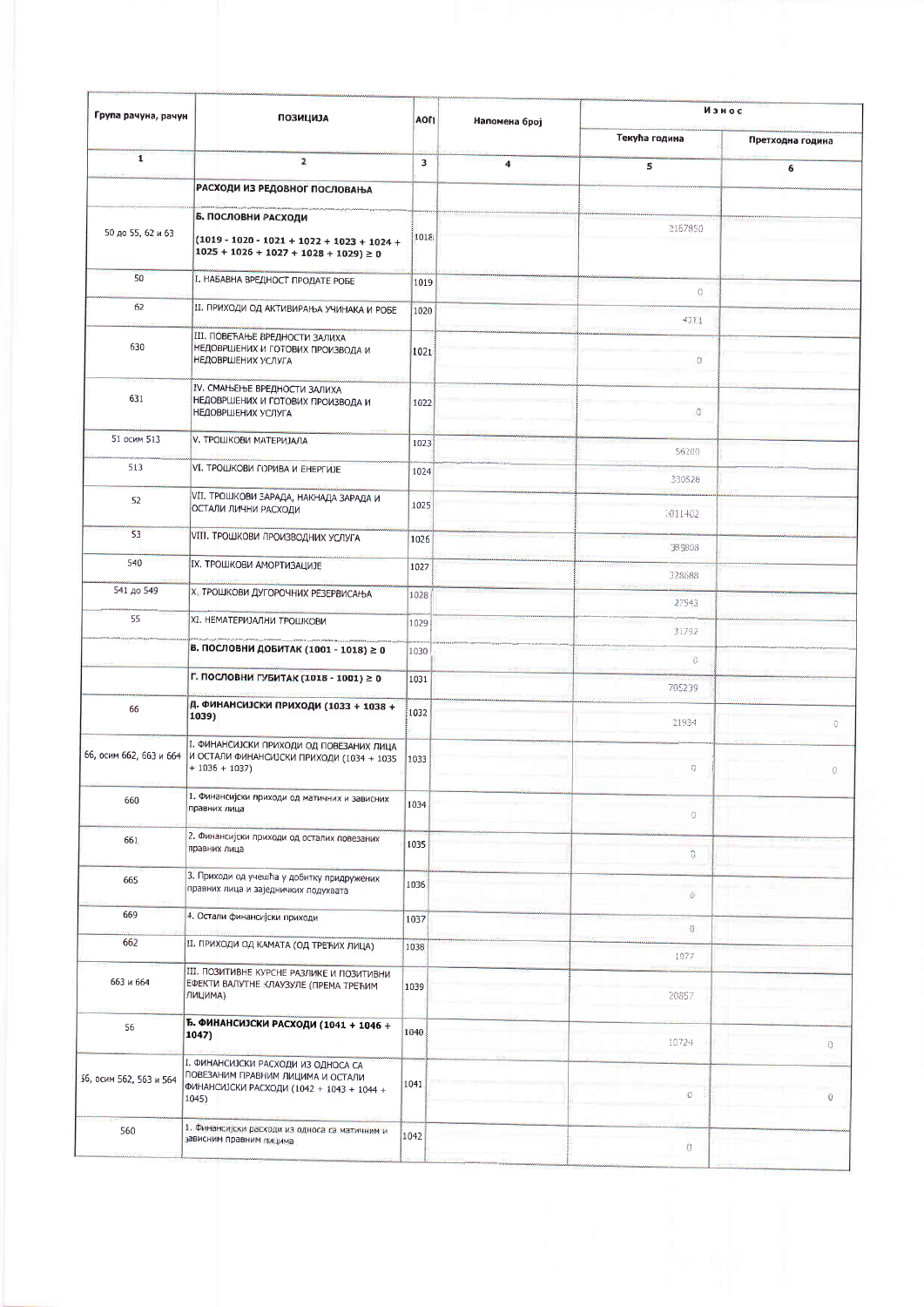| Група рачуна, рачун | <b>ПОЗИЦИЈА</b>                                                                                                                                    | АОП  | Напомена број | Износ                   |                  |
|---------------------|----------------------------------------------------------------------------------------------------------------------------------------------------|------|---------------|-------------------------|------------------|
|                     |                                                                                                                                                    |      |               | Текућа година           | Претходна година |
| $\mathbf{I}$        | $\overline{2}$                                                                                                                                     | з    | 4             | 5                       | 6                |
| 561                 | 2. Финансијски расходи из односа са осталим<br>повезаним правним лицима                                                                            | 1043 |               | $\frac{d^2}{\sqrt{2}}$  |                  |
| 565                 | 3. Расходи од учешћа у губитку придружених<br>правних лица и заједничких подухвата                                                                 | 1044 |               | Ü                       |                  |
| 566 и 569           | 4. Остали финансијски расходи                                                                                                                      | 1045 |               | 0                       |                  |
| 562                 | II. РАСХОДИ КАМАТА (ПРЕМА ТРЕЋИМ ЛИЦИМА)                                                                                                           | 1046 |               | 143                     |                  |
| 563 и 564           | III. НЕГАТИВНЕ КУРСНЕ РАЗЛИКЕ И НЕГАТИВНИ<br>ЕФЕКТИ ВАЛУТНЕ КЛАУЗУЛЕ (ПРЕМА ТРЕЋИМ<br>ЛИЦИМА)                                                      | 1047 |               | 10581                   |                  |
|                     | Е. ДОБИТАК ИЗ ФИНАНСИРАЊА (1032 -<br>1040)                                                                                                         | 1048 |               | 11210                   |                  |
|                     | Ж. ГУБИТАК ИЗ ФИНАНСИРАЊА (1040 -<br>1032)                                                                                                         | 1049 |               | 0                       |                  |
| 683 и 685           | 3. ПРИХОДИ ОД УСКЛАЂИВАЊА ВРЕДНОСТИ<br>ОСТАЛЕ ИМОВИНЕ КОЈА СЕ ИСКАЗУЈЕ ПО<br>ФЕР ВРЕДНОСТИ КРОЗ БИЛАНС УСПЕХА                                      | 1050 |               | $\circ$                 |                  |
| 583 и 585           | И. РАСХОДИ ОД УСКЛАЂИВАЊА ВРЕДНОСТИ<br>ОСТАЛЕ ИМОВИНЕ КОЈА СЕ ИСКАЗУЈЕ ПО<br>ФЕР ВРЕДНОСТИ КРОЗ БИЛАНС УСПЕХА                                      | 1051 |               | 9958                    |                  |
|                     | 67 и 68, осим 683 и 685 3. ОСТАЛИ ПРИХОДИ                                                                                                          | 1052 |               | 7797                    |                  |
|                     | 57 и 58, осим 583 и 585  К. ОСТАЛИ РАСХОДИ                                                                                                         | 1053 |               | 166115                  |                  |
|                     | Л. ДОБИТАК ИЗ РЕДОВНОГ ПОСЛОВАЊА ПРЕ<br>ОПОРЕЗИВАЊА (1030 - 1031 + 1048 - 1049 +<br>$1050 - 1051 + 1052 - 1053$                                    | 1054 |               | Ů.                      |                  |
|                     | Љ. ГУБИТАК ИЗ РЕДОВНОГ ПОСЛОВАЊА ПРЕ<br>ОПОРЕЗИВАЊА (1031 - 1030 + 1049 - 1048 +<br>$1051 - 1050 + 1053 - 1052$                                    | 1055 |               | 862305                  |                  |
| 69-59               | М. НЕТО ДОБИТАК ПОСЛОВАЊА КОЈЕ СЕ<br>ОБУСТАВЉА, ЕФЕКТИ ПРОМЕНЕ<br>РАЧУНОВОДСТВЕНЕ ПОЛИТИКЕ И ИСПРАВКА<br>ГРЕШАКА ИЗ РАНИЈИХ ПЕРИОДА                | 1056 |               |                         |                  |
| 59-69               | <b>Н. НЕТО ГУБИТАК ПОСЛОВАЊА КОЈЕ СЕ</b><br>ОБУСТАВЉА, РАСХОДИ ПРОМЕНЕ<br>РАЧУНОВОДСТВЕНЕ ПОЛИТИКЕ И ИСПРАВКА<br><b>ГРЕШАКА ИЗ РАНИЈИХ ПЕРИОДА</b> | 1057 |               | 8                       |                  |
|                     | Њ. ДОБИТАК ПРЕ ОПОРЕЗИВАЊА (1054 -<br>$1055 + 1056 - 1057$                                                                                         | 1058 |               | $\langle \hat{U}_\mu  $ |                  |
|                     | О. ГУБИТАК ПРЕ ОПОРЕЗИВАЊА (1055 - 1054<br>$+1057-1056$                                                                                            | 1059 |               | 862313                  |                  |
|                     | П. ПОРЕЗ НА ДОБИТАК                                                                                                                                |      |               |                         |                  |
| 721                 | I. ПОРЕСКИ РАСХОД ПЕРИОДА                                                                                                                          | 1060 |               |                         |                  |
| део 722             | II. ОДЛОЖЕНИ ПОРЕСКИ РАСХОДИ ПЕРИОДА                                                                                                               | 1061 |               | 13845                   |                  |
| део 722             | III. ОДЛОЖЕНИ ПОРЕСКИ ПРИХОДИ ПЕРИОДА                                                                                                              | 1062 |               | Ű.                      |                  |
| 723                 | Р. ИСПЛАЋЕНА ЛИЧНА ПРИМАЊА<br>ПОСЛОДАВЦА                                                                                                           | 1063 |               |                         |                  |